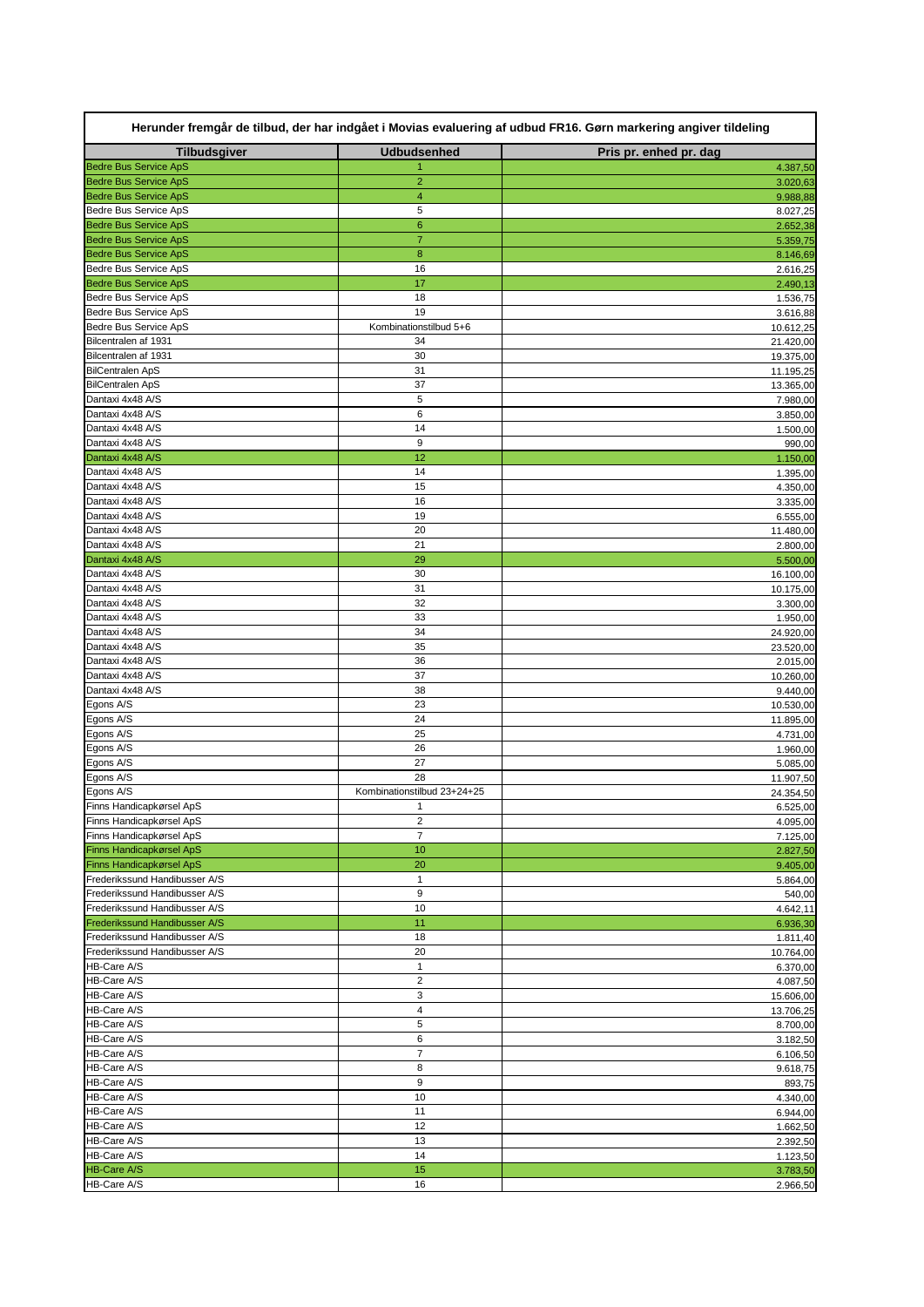| HB-Care A/S                   |                                   |                                   |
|-------------------------------|-----------------------------------|-----------------------------------|
|                               | 17                                | 3.050,25                          |
| HB-Care A/S                   | 18                                | 1.450,00                          |
| HB-Care A/S                   | 19                                | 4.320,00                          |
| HB-Care A/S                   | 20                                | 9.497,50                          |
| HB-Care A/S                   |                                   |                                   |
|                               | 21                                | 2.507,50                          |
| HB-Care A/S                   | 22                                | 1.525,00                          |
| HB-Care A/S                   | 23                                | 9.836,25                          |
| HB-Care A/S                   | 24                                | 10.640,00                         |
|                               |                                   |                                   |
| HB-Care A/S                   | 25                                | 3.396,25                          |
| <b>HB-Care A/S</b>            | 26                                | 1.330,00                          |
| <b>HB-Care A/S</b>            | 27                                | 3.593,75                          |
| HB-Care A/S                   | 28                                | 10.738,75                         |
| HB-Care A/S                   | 29                                |                                   |
|                               |                                   | 6.510,00                          |
| HB-Care A/S                   | 30                                | 12.560,00                         |
| <b>HB-Care A/S</b>            | 31                                | 7.593,75                          |
| HB-Care A/S                   | 32                                | 3.750,00                          |
| <b>HB-Care A/S</b>            | 33                                | 1.110,00                          |
| <b>HB-Care A/S</b>            | 34                                | 17.111,25                         |
| <b>HB-Care A/S</b>            | 35                                |                                   |
|                               |                                   | 10.000,00                         |
| HB-Care A/S                   | 36                                | 900,00                            |
| HB-Care A/S                   | 37                                | 10.530,00                         |
| <b>HB-Care A/S</b>            | 38                                | 4.500,00                          |
| HB-Care A/S                   | Kombinationstilbud 5+6            | 11.763,68                         |
| HB-Care A/S                   | Kombinationstilbud 14+15+16       |                                   |
|                               |                                   | 7.794,77                          |
| HB-Care A/S                   | Kombinationstilbud 23+24+25       | 23.633,78                         |
| Taxa 4x35                     | 5                                 | 7.480,00                          |
| Taxa 4x35                     | 6                                 | 3.080,00                          |
| Taxa 4x35                     | 9                                 | 480,00                            |
| Taxa 4x35                     | 12                                |                                   |
|                               |                                   | 1.400,00                          |
| Taxa 4x35                     | 13                                | 1.400,00                          |
| Taxa 4x35                     | 14                                | 1.118,00                          |
| Taxa 4x35                     | 15                                | 3.870,00                          |
| Taxa 4x35                     | 16                                | 2.537,00                          |
| Taxa 4x35                     | 19                                |                                   |
|                               |                                   | 1.720,00                          |
| Taxa 4x35                     | 21                                | 2.128,50                          |
| Taxa 4x35                     | 32                                | 1.495,00                          |
| Taxa 4x35                     | 36                                | 714,00                            |
|                               |                                   |                                   |
|                               |                                   |                                   |
| Taxa 4x35                     | 37                                | 5.382,00                          |
| Taxa 4x35                     | Kombinationstilbud 5+6            | 10.500,16                         |
| Taxa 4x35                     | Kombinationstilbud 14+15+16       | 7.500,06                          |
| <b>UNVC EUROPE APS</b>        | $\mathbf{1}$                      | 16.000,00                         |
| <b>UNVC EUROPE APS</b>        | 22                                | 3.200,00                          |
| <b>VBT A/S</b>                | 1                                 |                                   |
|                               |                                   | 5.760,00                          |
| <b>VBT A/S</b>                | $\overline{2}$                    | 4.290,00                          |
| VBT A/S                       | $\mathbf 3$                       | 15.156,25                         |
| <b>VBT A/S</b>                | $\overline{\mathbf{4}}$           | 12.656,25                         |
| <b>VBT A/S</b>                | 5                                 | 7.796,25                          |
| <b>VBT A/S</b>                | 6                                 |                                   |
|                               | $\overline{7}$                    | 4.675,00                          |
| <b>VBT A/S</b>                |                                   | 7.472,50                          |
| <b>VBT A/S</b>                | 8                                 | 8.265,00                          |
| <b>VBT A/S</b>                | 9                                 | 1.635,00                          |
| <b>VBT A/S</b>                | 10                                | 5.500,00                          |
| <b>VBT A/S</b>                | 11                                | 9.350,00                          |
| <b>VBT A/S</b>                | 12                                | 2.475,00                          |
|                               |                                   |                                   |
| <b>VBT A/S</b>                | 13                                | 3.150,00                          |
| <b>VBT A/S</b>                | 14                                | 1.880,00                          |
| <b>VBT A/S</b>                | 15                                | 4.589,25                          |
| <b>VBT A/S</b>                | 16                                | 3.622,50                          |
| <b>VBT A/S</b>                | 17                                | 3.712,50                          |
| <b>VBT A/S</b>                | 18                                | 1.398,00                          |
|                               |                                   |                                   |
| <b>VBT A/S</b>                | 19                                | 3.850,00                          |
| <b>VBT A/S</b>                | 20                                |                                   |
| <b>VBT A/S</b>                | 21                                | 12.187,50<br>2.200,00             |
| <b>VBT A/S</b>                | 22                                | 950,00                            |
| <b>VBT A/S</b>                | 28                                | 13.933,75                         |
|                               | 29                                |                                   |
| <b>VBT A/S</b>                |                                   | 8.887,50                          |
| <b>VBT A/S</b>                | 30                                | 9.264,00                          |
| <b>VBT A/S</b>                | 31                                | 13.647,25                         |
| <b>VBT A/S</b>                | 35                                |                                   |
| <b>VBT A/S</b>                | 36                                | 1.550,00                          |
| <b>VBT A/S</b>                | 38                                |                                   |
|                               |                                   | 5.637,50                          |
| <b>VBT A/S</b>                | Kombinationstilbud 5+6            | 12.325,00                         |
| <b>VBT A/S</b><br>Vig Bus ApS | Kombinationstilbud 14+15+16<br>23 | 14.042,50<br>9.787,50<br>7.560,00 |